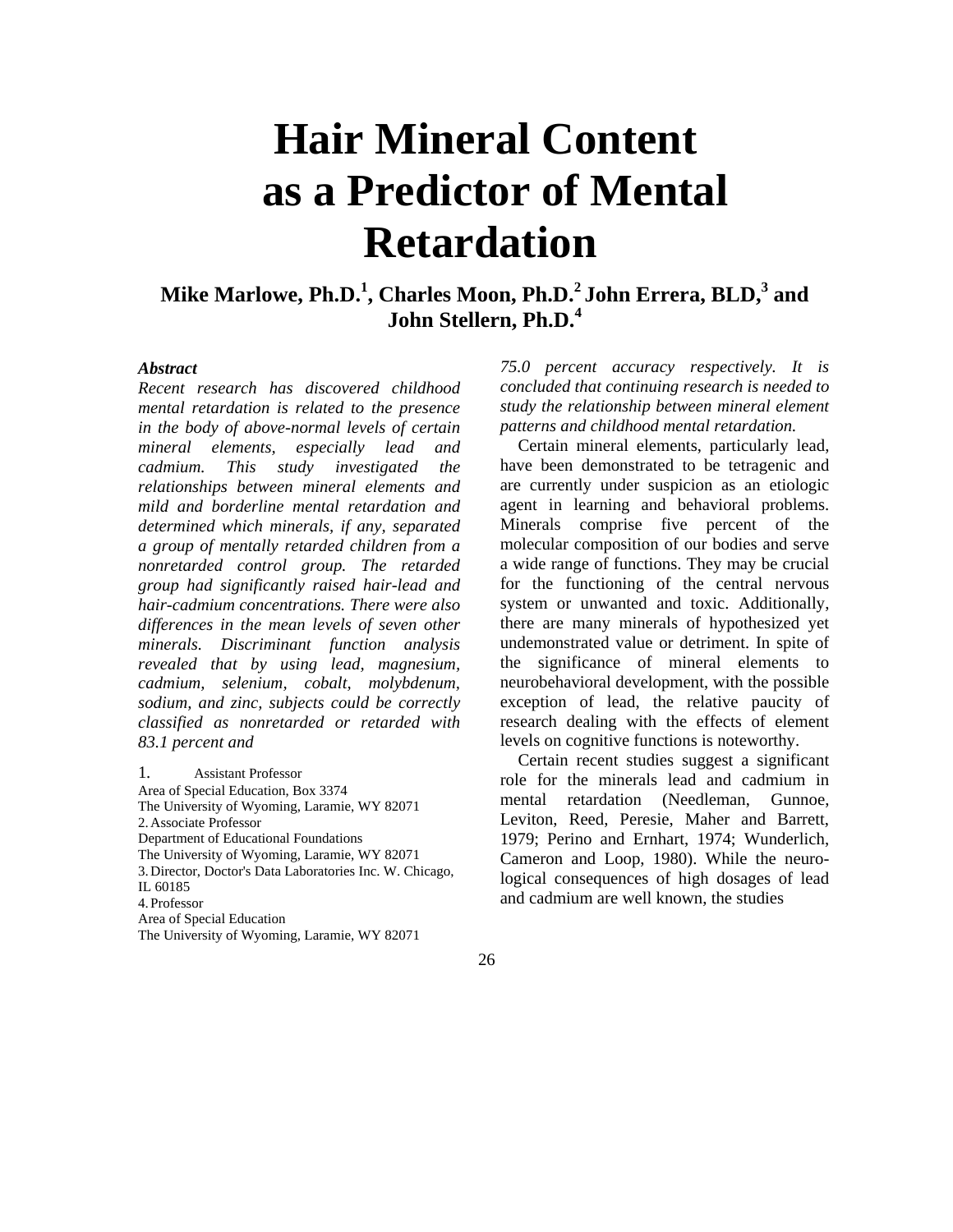cited above suggest lead and cadmium levels far below those associated with overt lead or cadmium poisoning may also have a tetragenic effect on the neurological system.

This study had two major purposes. The first purpose was to investigate the relationship between mineral elements and mild and borderline mental retardation in children without demonstrable cause for their mental deficit. The second purpose was to determine which minerals, if any, separated the mentally retarded children and a nonretarded control group. In addition, from the subset of minerals that significantly discriminated between the two groups, a determination of the relative importance of each mineral to the discrimination between the two groups was to be made.

## **METHODS**

## **Subjects**

The 135 subjects in this study were drawn from schools in the Tennessee counties of Jackson, Overton, Putnam, Scott, and Smith. These counties are situated in the Upper Cumberland Region o f Tennessee, an economically depressed mountainous region geographically removed from any urban area. The school included a preschool developmental center, seven elementary schools, and two high schools (grades 7 to 12).

All of the mentally retarded subjects were receiving special educational services. Their diagnosis of retardation was based on an overall evaluation from a series of consultations by school psychologists, classroom teachers, and appropriate other specialists where indicated. The diagnostic evaluation included the administration of a standardized intelligence test. All of the retarded children in

the sample had an IQ of 55 to 84 inclusive (The American Association of Mental Deficiency classifies an IQ of 55 to 69 as "mild mental retardation" and 70 to 84 as the "borderline range"). In addition, all of the retarded children's evaluations included systematic documented observations by appropriate specialists of impaired adaptive behavior in the home, community, and school.

## **Presence or Absence of Probable Cause**

All of the children's school records which met the IQ criteria were reviewed to determine whether there was a known or highly probable medical reason for their retardation. On the basis of this review, children with "probable cause," e.g., hydrocephaly, brain injury, were removed from the study. In addition, any child with a history of diagnosed metal poisoning was excluded from the sample study. Only children with unremarkable medical histories for mental retardation were assigned to the "etiology unknown" group (N=64).

The control subjects  $(N=71)$  were randomly drawn from the general school population at the ten schools. No IQ determinations were available for the normal comparison group, but it appears safe to assume a relative absence of mental retardation in a randomly drawn general school population. Furthermore, a survey of the teachers' reports obtained for each child indicated average or above average academic achievement and learning ability.

Table 1 shows the relevant demographic data for the two resulting groups of subjects. There were no significant differences between the groups in socio-economic status or in the sex and ethnic group distributions. The groups did differ significantly in age with mean age in the retarded group 11.62 and

|                         |    | <b>Sex</b> | Age $(yr.)$     | <b>Ethnic Group</b> |                       |  |
|-------------------------|----|------------|-----------------|---------------------|-----------------------|--|
|                         |    | M/F        | Mean $\pm$ S.D. |                     | Range Caucasian Other |  |
| Mentally retarded group | 64 | 44/20      | 11.62 3.06      | 4-16                | 64                    |  |
| Control group           |    | 45/26      | 9.43 2.81       | $4 - 15$            |                       |  |

 **Table 1 — Demographic Characteristics of 2 groups of Children**

Children in each group came from social classes 3,4 and 5 as defined by Hollingshed and Redlich (1958). There was no significant difference in the groups' social class membership.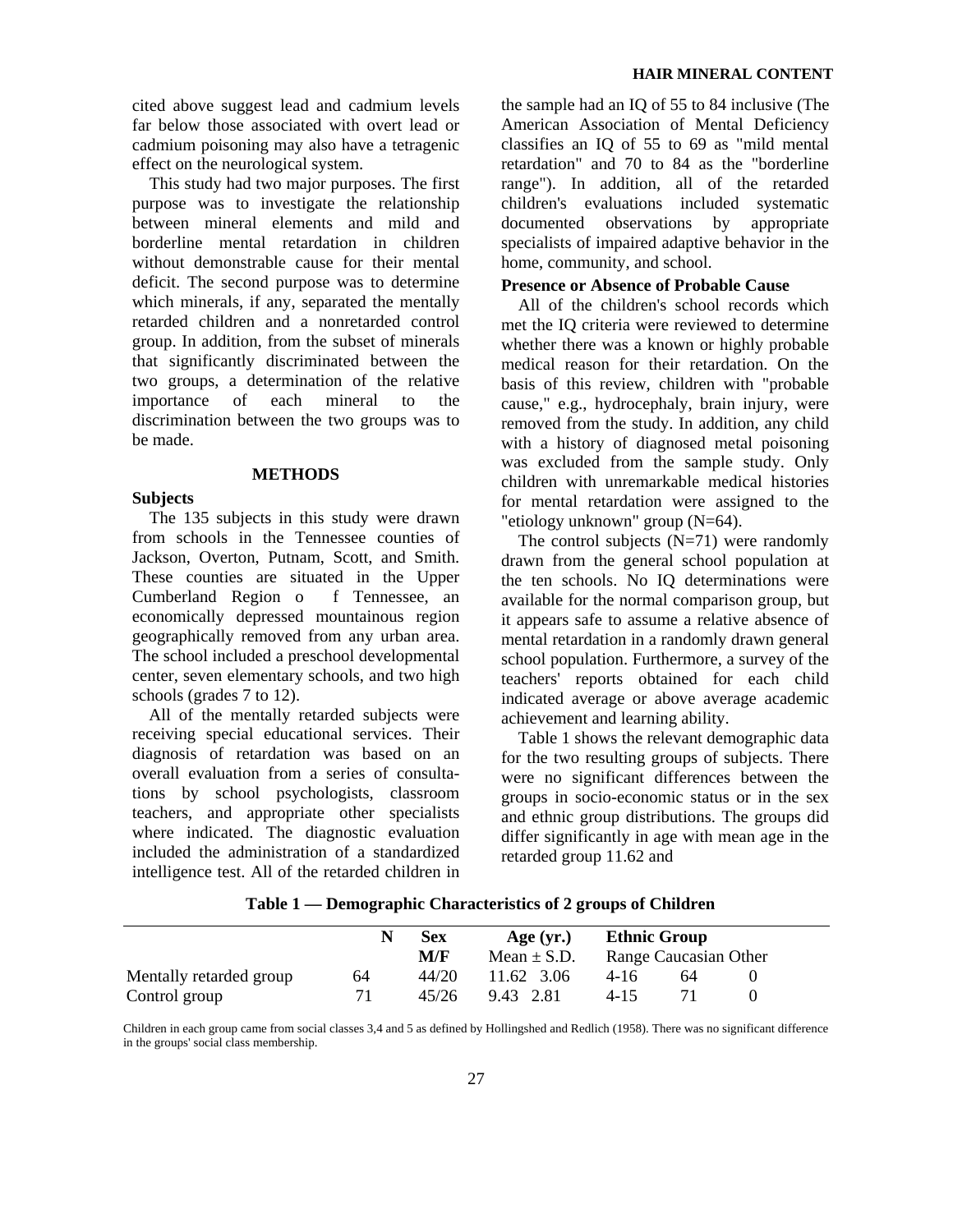the control group 9.43 ( $p < .001$ ). None of the control children and two of the retarded children had histories of pica, the behavioral habit of ingesting inedible materials, such as clay, paper, plaster, and paint. Pica has been shown to substantially contribute to increased metal burdens.

## **Classification of Mineral Elements**

After obtaining parental permission, children were asked to submit a small sample of hair (about 400 mg) for trace mineral analysis. Hair samples were collected from the nape of the child's neck, as close to the scalp as possible, by the researchers using stainless steel scissors. The hair samples were then submitted to Doctor's Data Laboratories, Inc., a clinically licensed laboratory in West Chicago, where they were analyzed with three instruments the atomic absorption spectroproto-meter, the graphite furnace, and the induction coupled plasma torch — to determine five toxic metal levels and 16 nutrient mineral levels. The five toxic metal levels tested for were lead, nickel, arsenic, mercury, and cadmium. The 16 nutrient mineral levels tested for were calcium, magnesium, sodium, potassium, copper, zinc, iron, manganese, chromium, phosphorus, selenium, molybdenum, aluminum, silicon, lithium, and cobalt.

Precise laboratory techniques are used by Doctor's Data Laboratories, Inc., to assure reliability of results and to meet reproducibility requirements. These include:

- 1. A blind sample is run from the initial steps through the entire procedure to assure reproducibility of methods.
- 2. At least one of every 10 tests is a standard. Working standards are made to assure proper values.
- 3. The in-house pool is completely remade and analyzed monthly to eliminate the possibility of precipitating elements and to assure reproducibility.
- 4. Temperature and humidity are controlled to assure reliability and consistency of the testing instruments.
- 5. The hair samples are weighed to the thousandth of a gram (.001 g is equal to approximately four hairs, 1 inch (.0254 m long); and only Volumetric Flasks, the

most accurate available, are used for diluting the ashed sample.

- 6. Lot-number control sheets for all reagents are used to assure uniformity. Records are kept and available for inspection.
- 7. All glassware is acid washed in-house before use and between each use, including acid prewashed disposable test tubes.
- 8. The water used at Doctor's Data Laboratories, Inc., is virtually mineral free, rated at 18+ MEG.

Reports summarizing the significant findings of the hair analysis for each subject were received from Doctor's Data Laboratories, Inc., subsequent to analysis. A report summarizing the laboratory findings of Doctor's Data Laboratories, Inc., consisted of two main sections. The first section summarized the significant findings related to the 16 nutrientmineral levels. These findings were based on a statistical comparison of the levels determined in the present analysis with those observed in a normal population. The second section dealt with the five toxic metals. If the mineral analysis indicated any of these elements to be above generally accepted upper limits, the name of this element was printed on the report and supplemental information was enclosed with the report. In addition, this section of the report listed both the observed hair level and the suggested upper limit for each metal and plotted each level in relation to the upper limit.

## **Hair: A Useful Diagnostic Tool**

Every part of the human body contains at least a few atoms of every stable element in the periodic table. Although a large number of these elements are found in detectable amounts in human tissue, blood, and urine, hair, in particular, contains a higher concentration of many of these elements. Trace elements are accumulated in hair at concentrations that are generally higher than those present in blood serum, provide a continuous record of nutrientmineral status and exposure to heavy metal pollutants, and may serve as a probe of physiologic functions (Gordus, 1973; Maugh, 1978). Scalp hair has several characteristics of an ideal tissue for epidemiologic study in that it is painlessly removed, normally discarded,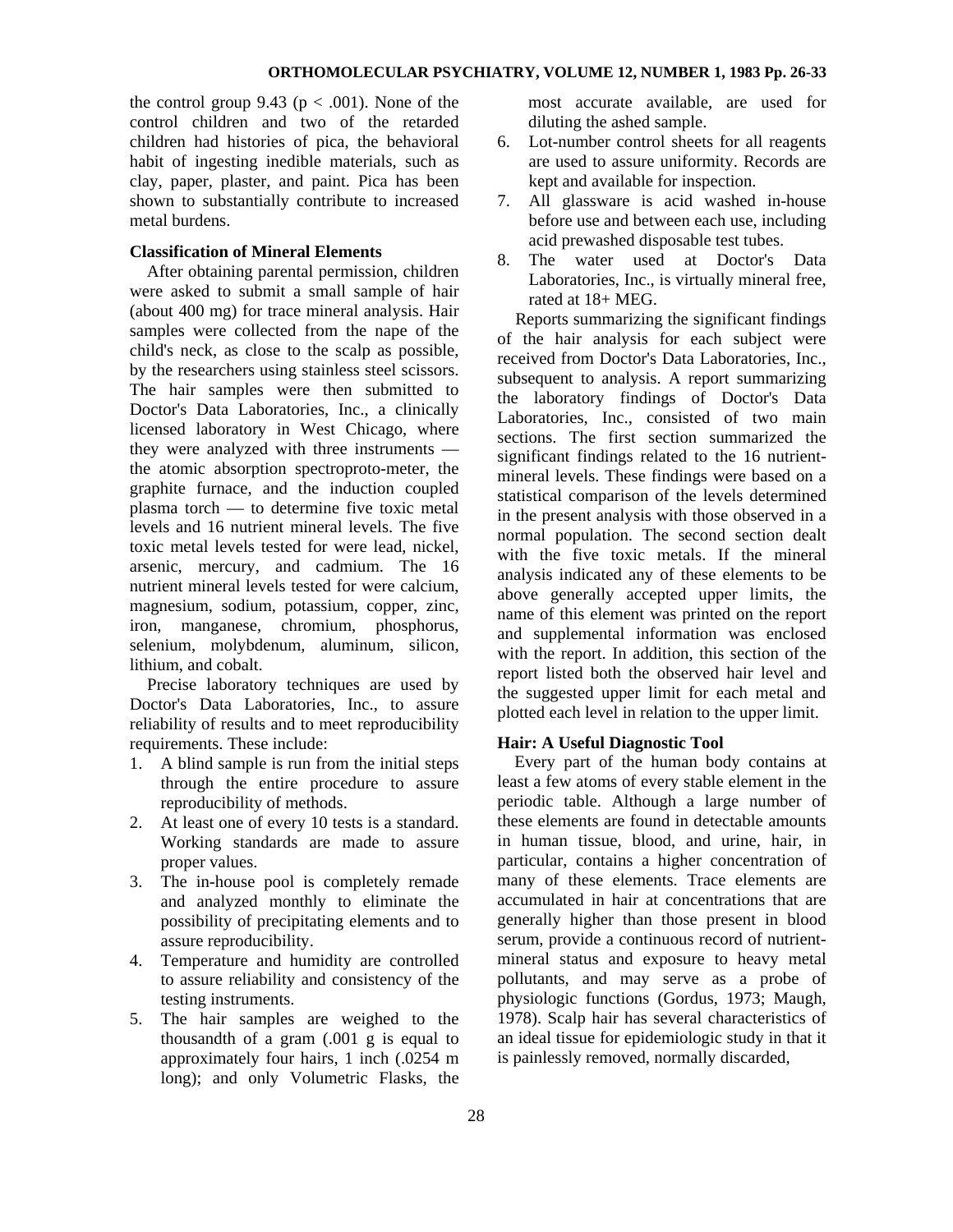easily collected, and its contents can be analyzed relatively easily (Hammer, Finklea, Hendricks, Shy and Horton, 1971).

The best results have been obtained with heavy metal pollutants such as lead. Numerous investigations worldwide have shown that concentrations of lead and other heavy metals in the hair provide an accurate and relatively permanent record of exposure, and that there is a strong correlation between concentrations in hair and concentrations in internal organs (Kyle and Pease, 1966; Schroeder and Nason, 1969).

**RESULTS**

The two groups of children were compared for hair element concentrations. As shown in Table 2 the mean hair concentration of lead in the retarded children with unknown etiology was considerably above that of the control children. The retarded group had a mean hairlead of 14.10 while the control group had a mean hair-lead of 7.09. The data were analyzed with the t-test for two independent samples design of SPSS (Nie, Hull, Jenkins, Steinbrenner and Bent,

| <b>Trace Mineral</b> | <b>Mentally Retarded Group</b> | <b>Control Group</b> |                      | <b>Normal Range a</b> |            |                    |
|----------------------|--------------------------------|----------------------|----------------------|-----------------------|------------|--------------------|
|                      | (ppm)                          |                      | (ppm)                |                       | (ppm)      |                    |
| Lead                 | $14.10 \pm$                    | 7.60                 | $7.09 \pm$           | 5.22                  |            | 15.00 <sup>b</sup> |
| Nickel               | $0.60 \pm$                     | 1.05                 | $0.75 \pm$           | 0.98                  |            | 1.80 <sup>b</sup>  |
| Arsenic              | $1.85 \pm$                     | 3.08                 | $1.77 \pm$           | 2.18                  |            | 0.40 <sup>b</sup>  |
| Mercury              | $0.56 \pm$                     | 0.62                 | $0.45 \pm$           | 0.45                  |            | 3.00 <sup>b</sup>  |
| Cadmium              | $0.62 \pm$                     | $0.58**$             | $0.37 \pm$           | 0.42                  |            | 1.60 <sup>b</sup>  |
| Calcium              | $318.12 \pm$                   | 443.44               | $221.27 \pm$         | 173.95                | $204.00 -$ | 712.00             |
| Magnesium            | 55.83 $\pm$                    | 52.39*               | $23.95 \pm$          | 24.14                 | $29.00 -$  | 137.00             |
| Sodium               | $1644.71 \pm 1814.93**$        |                      | $744.43 \pm 1087.11$ |                       | $346.00 -$ | 1080.00            |
| Potassium            | $870.15 \pm 1009.19**$         |                      | 408.35 $\pm$         | 689.99                | $42.00 -$  | 431.00             |
| Copper               | $13.16 \pm$                    | 8.11                 | $12.52 \pm$          | 9.40                  | $17.00 -$  | 67.00              |
| Zinc                 | $157.35 \pm$                   | 47.97                | $139.72 \pm$         | 91.90                 | $104.00 -$ | 288.00             |
| Iron                 | $66.75 \pm$                    | 47.00***             | 43.57 $\pm$          | 59.79                 | $21.00 -$  | 50.00              |
| Manganese            | $2.99 \pm$                     | $3.26***$            | $1.47 \pm$           | 4.40                  | $0.62 -$   | 1.97               |
| Chromium             | $1.06 \pm$                     | 1.26                 | $0.98 \pm$           | 1.22                  | $1.03-$    | 3.23               |
| Phosphorus           | $117.93 \pm$                   | 34.34***             | $153.78 \pm$         | 110.17                | $108.00 -$ | 203.00             |
| Selenium             | $0.46 \pm$                     | $0.59***$            | $2.61 \pm$           | 8.21                  | $0.08 -$   | 0.64               |
| Molybdenum           | $1.04 \pm$                     | 0.90                 | $1.25 \pm$           | 1.44                  | $0.59 -$   | 2.55               |
| Aluminum             | $9.97 \pm$                     | 10.49                | $9.83 \pm$           | 7.38                  | 2.89-      | 82.51              |
| Lithium              | $0.26 \pm$                     | 0.58                 | $0.23 \pm$           | 0.35                  |            | Not established    |
| Silicon              | 46.18 $\pm$                    | 70.28                | 23.81 $\pm$          | 30.16                 |            | Not established    |
| Cobalt               | $0.23 \pm$                     | 0.20                 | $0.17 \pm$           | 0.17                  |            | Not established    |

**Table 2 — Results of Trace Mineral Analysis Mean ± S.D.**

a Theoretical Normal Range established by Doctor's Data, Inc. (1977) b Normally tolerated limit established by Doctor's Data, Inc. (1977) \*p < .001 by two tailed t test \*\*p < .01 by two tailed t test \*\*\*p < .05 by two tailed t test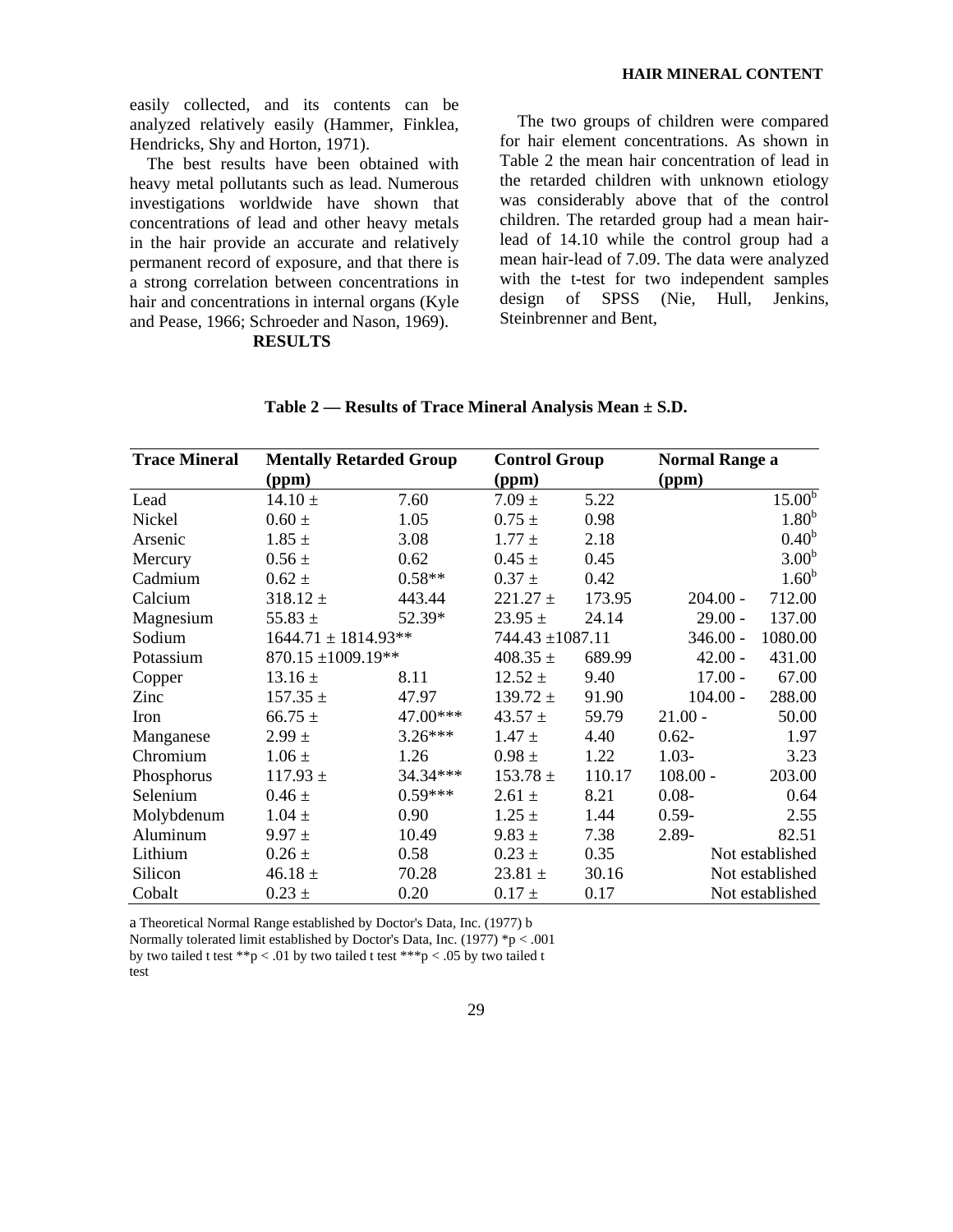1975) yielding a significant t value for lead ( $t =$ 6.30, 133,  $p \lt .001$  indicating that the variation between the two means was unlikely to have occurred by chance.

Fifteen ppm is considered to be the normally tolerated limit of hair lead (Doctor's Data, 1977). Twenty eight of the 64 retarded children had elevated hair-lead concentrations (range  $= 2.0 - 36.0$  ppm), while only six of the 71 control children had hair-lead concentrations above the normally tolerated limit (range 0.5 - 29 ppm). Thus, approximately 44 percent of the retarded children were elevated in lead compared to approximately eight percent of the nonretarded children. No children in this study showed extreme concentrations associated with lead poisoning  $(>100$  ppm).

The results of the t-tests on the other elements showed differences between the groups in the mean levels of cadmium, magnesium, sodium, potassium, iron, manganese, phosphorus, selenium, and silicon. A discriminant analysis was then performed using a program from the **Statistical Package for the Social Sciences, Release 8**  and **SPSS Update** (Hull and Nie, 1979). The stepwise method using Wilks lambda was employed to ascertain the relative contributions of the minerals to the separation of groups.

Table 3 shows the results of the analysis. The combination of lead, magnesium, nickel, cadmium, selenium, cobalt, molybdenum, sodium, and zinc in order of entry into the discriminant function significantly separated the normal and handicapped children (F 9, 125  $= 8.62$ ,  $p < .05$ ). Of those minerals lead, magnesium, nickel, and cadmium contributed uniquely over and above the previously entered minerals to the discrimination between groups (F=39.71,8.81,3.77, and 7.00, respectively). Finally, the standardized canonical discriminant function coefficients revealed that lead is the most important (.57) followed by nickel (-.39) cadmium (.39) and magnesium (.38).

On the basis of the discriminant function 83.1 percent of the nonretarded control

| <b>Step</b>             | <b>Mineral</b> | $A^a$ | R2b | $^{\wedge}R^{2c}$ | rd     | Fe         | df    |
|-------------------------|----------------|-------|-----|-------------------|--------|------------|-------|
|                         | lead           | .77   | .23 | .23               | .48    | $39.71***$ | 1,133 |
| $\mathbf{2}$            | magnesium      | .72   | .28 | .05               | .37    | $8.81**$   | 1,132 |
| 3                       | nickel         | .70   | .30 | .02               | $-.07$ | $3.77*$    | 1,131 |
| $\overline{\mathbf{4}}$ | cadmium        | .67   | .33 | .03               | .23    | $7.00**$   | 1,130 |
| 5                       | selenium       | .65   | .35 | .02               | $-.18$ | 3.26       | 1,129 |
| 6                       | cobalt         | .64   | .36 | .01               | .16    | 1.19       | 1,128 |
| 7                       | molybdenum     | .64   | .36 | $.00\,$           | $-.09$ | 1.56       | 1,127 |
| 8                       | sodium         | .62   | .38 | .02               | .29    | 2.58       | 1,126 |
| 9                       | zinc           | .62   | .38 | .00               | .12    | 1.18       | 1,125 |

**Table 3 — Summary of the Stepwise Discriminant Analysis**

Note:  $-N = 135$ .

a Wilks lambda ( $\wedge$  = 1-R<sup>2</sup>) b Squared

multiple correlation

c Incremental increase in  $\mathbb{R}^2$  contributed by the variable entered at that step d Simple

(zero-order) correlation

e Test of the significance of the variable added at that step  $*F < .05$ 

 $*F < .01$  \*\*\*F  $< .001$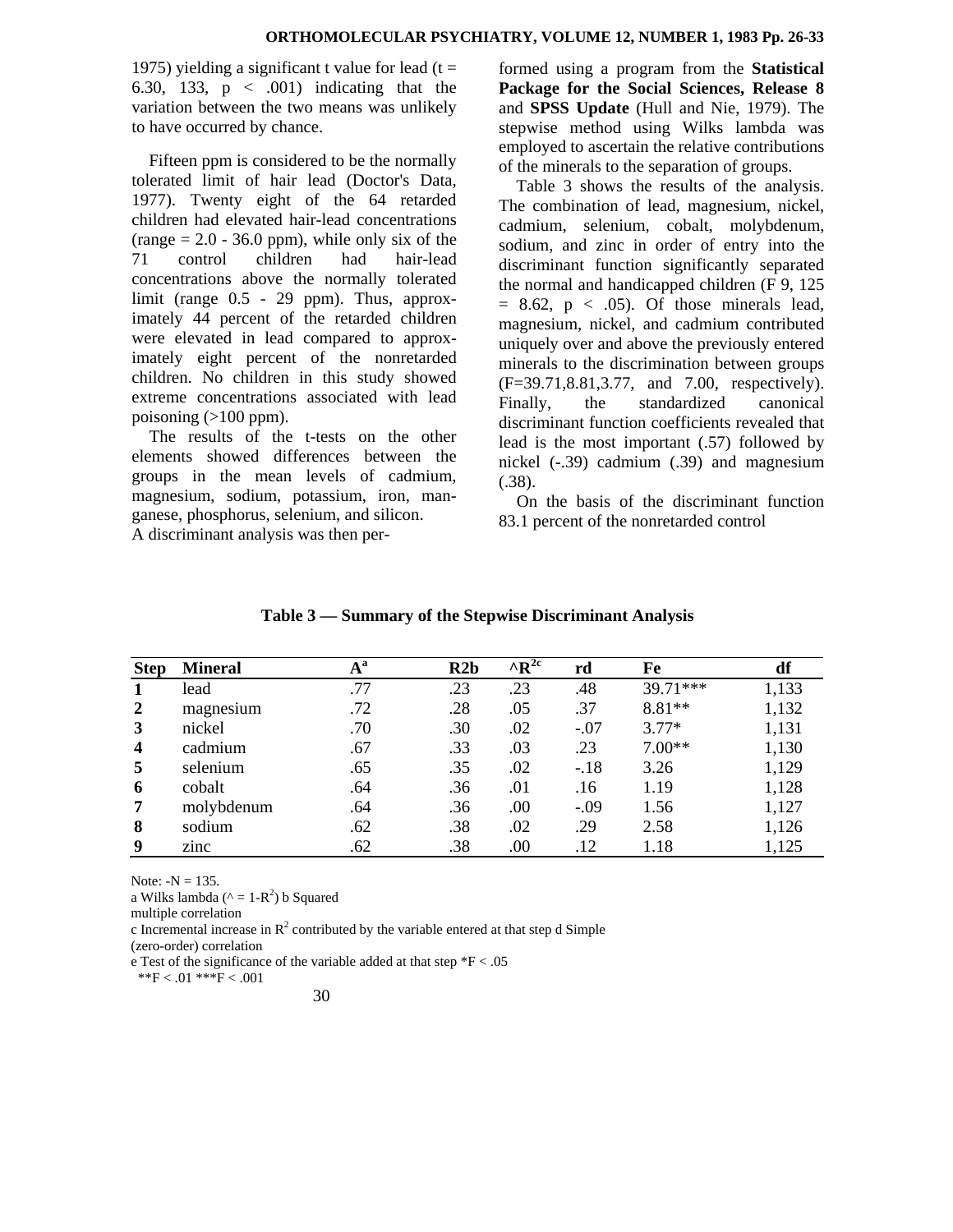children and 75.0 percent of the retarded children were correctly classified. These percentages are optimistic however, since the function was applied to the data that produced it. A cross validation of the discriminant function is expected to result in somewhat smaller percentages.

A test of the homogeneity of within-groups covariance matrices revealed a violation of the assumption (Box's  $M = 462.06$ , approx. F  $45,56825.2 = 9.53, p < .0001$ . The consequences of such a violation on the validity of the statistical tests have not been thoroughly explored. Therefore, a replication of this study on a fresh sample is warranted to appraise the stability of the standardized discriminant coefficients as well as attempt to clarify the validity of the F tests.

## **DISCUSSION**

A discriminant function analysis revealed that by using lead, magnesium, nickel, cadmium, selenium, cobalt, molybdenum, sodium, and zinc, subjects could be correctly classified as nonretarded or retarded with 83.1 percent and 75.0 percent accuracy respectively. Stepwise discriminant analysis revealed that lead accounted for 23 percent of the variance of the two groups, magnesium accounted for an additional five percent of the variance, nickel another two percent, and cadmium three percent. Each mineral contributed significantly, over and above previously entered minerals to the separation of the groups with lead being the most important. Overall, the nine minerals that were entered into the discriminant function accounted for about 38 percent of the variance in the two groups.

Although some of the predictive factors may represent nutritional peculiarities, numerous inexplicable differences remain. It is important, however, that the significantly higher lead and cadmium content in the retarded children relates to a specific literature.

The role of lead toxicity on intellectual development is well documented. Although the retarded children showed considerably lower amounts of lead than those regarded as toxic, increasing evidence suggests that exposure to low concentrations of lead also has deleterious effects on intelligence.

Needleman and others (1979) compared children with high and low dentine lead levels on an intelligence test. The children studied came essentially from the same background and were selected from all the children in the first and second grade in two suburban school systems, and thus the impetus of the study was to discern the low effects of lead. The results showed the relatively high lead group did significantly more poorly on the IQ test and all subtests of the Weschler Intelligence Scale for Children. Perino and Ernhart (1974) found blood lead levels of three and six year old children, who showed no signs of acute lead intoxication, correlated negatively with measures of cognitive abilities. Other studies have demonstrated higher lead levels in mentally retarded children "etiology unknown" than in controls (David, McGann, Hoffman and Sverd, 1976; Routh, Mushak and Boone, 1979).

Low level cadmium toxicity is also receiving increasing attention, although studies of its effects on neurobehavioral dysfunctions are lacking. Wunderlich and others (1980) linked mental retardation to increases in cadmium while Phil and Parkes (1977) reported increased cadmium and lead levels in learning disabled children. In this study the retarded children had significantly higher cadmium levels ( $p < .01$ ).

The finding of both increased lead and cadmium levels in the retarded groups is especially disturbing since these potentially lethal minerals may have a negative combining effect which increases the total toxicity of the child's system. Importantly, recent findings (Marlowe, Errera and Ballowe, 1981) indicate lead-cadmium combinations have a significantly more negative relationship to neurobehavioral performance than do individual lead or cadmium levels.

Other than lead and cadmium, magnesium and nickel were the only minerals to contribute significantly over and above previously entered minerals to the separation of the groups. Recent animal research has revealed that dietary supplementation with magnesium enhances the mobilization of lead from bone, thereby leading to increased blood and urinary lead levels (Singh, Thind, Vitale and Pawlow, 1979). Magnesium supplementation permits seques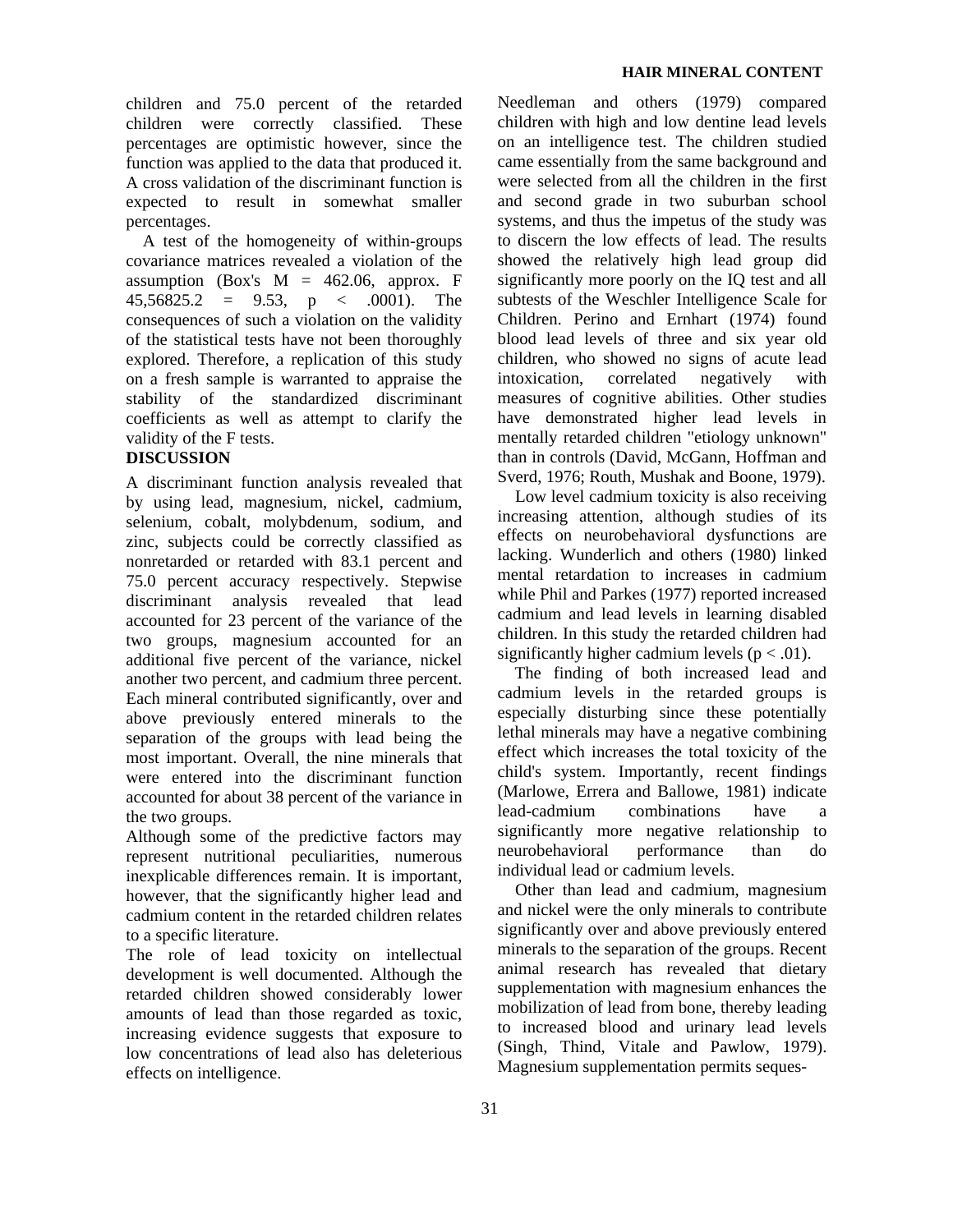tered lead to move from the bone tissue where the lead was presumably innocuous to generally higher overall levels in the soft tissues including the brain. In this study the retarded children had significantly higher magnesium levels ( $p \leq$ .001).

Nickel's contribution to the separation of the two groups is inexplicable since nickel's role in cognitive functioning is unexplored. Some authorities view nickel as an essential nutrient mineral, while others view it as toxic and detrimental to health. This study's data suggest that nickel may play an essential role since its canonical discriminant function coefficient was negatively related to the separation of the two groups.

A number of limitations of the study must be considered. First, the determination of probable cause for retardation from reviewing school records is subject to errors common to retrospective studies in general. However, the most common errors in these studies are those of omission rather than commission. It is unlikely that a school record noting brain injury or rubella is inaccurate; rather the error would occur because of absent data on medically significant factors, e.g., prenatal and perinatal factors. The relative inaccuracy implicit in the identification of the etiology unknown group, however, probably leads to a lower mean metal concentration in this group, since the unidentified probable causes which might be erroneously included would be predicted to show metal concentrations comparable to a normal population. Such a prediction is supported by an earlier study in which a mentally retarded sample with "probable etiology" showed no significant difference in lead concentrations from those of a normal control sample, while a group of mentally retarded children "etiology unknown" had statistically raised lead concentrations (David et al., 1976).

Second, results of the comparisons between the two groups need careful interpretation since observed differences in lead and cadmium levels could have derived from variation between the groups in age (controls were approximately 2.2 years younger). In defense of the comparative data, it should, however, be noted that correlational data showed a negative relationship between

cadmium levels and age in both groups and a negative relationship between lead levels and age in the retarded group. Moreover, it is medical consensus that the younger the child the greater the risk for lead absorption (Center for Disease Control, 1978). The vast majority of children identified as lead poisoned have been under six years of age and elevated lead burdens occur more frequently in this age group. Factors making younger children more vulnerable to lead exposure include their relatively inefficient metabolism, excretory pathways, and immunological system, and a smaller skeletal structure to store lead (King, 1971).

The findings of this study support the growing body of studies which have associated low or moderate level lead and cadmium effects with neurobehavioral dysfunctions. These studies have linked low or moderate levels of these metals to mental retardation, impaired IQ, deficits in visual, fine, and gross motor coordination, behavioral disorders, and hyperactivity. The data of these studies indicate the continuing need to reexamine metal poisoning concentrations because concentrations previously thought harmless may now have to be considered as an etiological factor in neurobehavioral dysfunctions. Official recognition of this need is reflected in the Center for Disease Control's revised 1975 statement that "30 micrograms per 100 cc of blood" be considered the level at which the child is in potential danger of developing lead poisoning (a revision of the U.S. Surgeon General's 1970 recommendation that 40ug/100 cc of blood be the cut-off point).

Also warranting further examination is subsequent neurobehavioral development of metal burdened children who receive intervention. David and others (1976) reported behavioral gains in hyperactive children treated with lead chelating agents, and Phil, Parkes, and Stevens (1979) reported improvements in the behavior of learning disabled children who received medical and nutritional counseling to reduce lead and cadmium levels.

Finally, knowledge regarding mineral elements and their effect on neurobehavioral functions has rarely been considered in the diagnosis and treatment of mental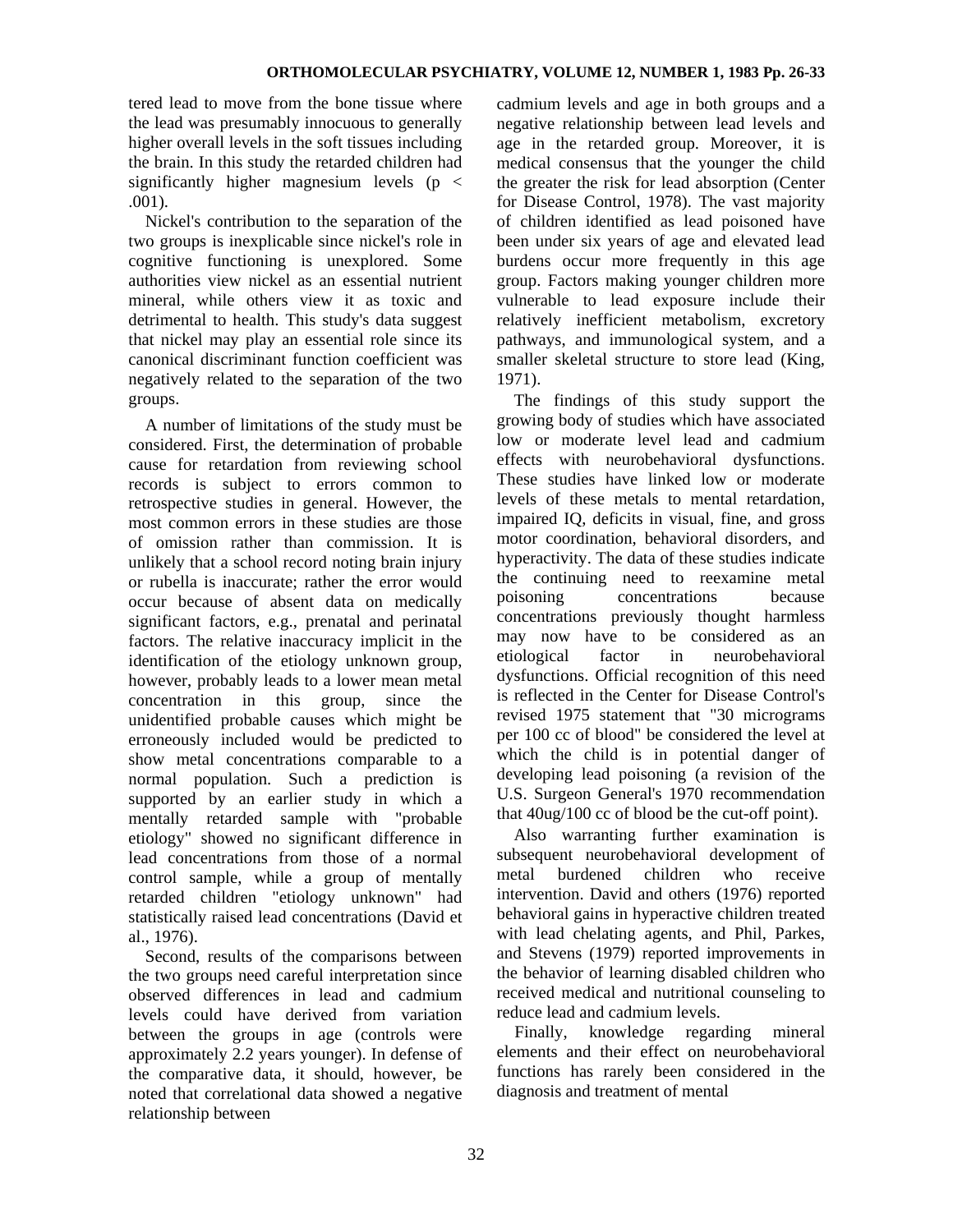retardation. Any major change in this direction should be predicted on a much broader research base than presently exists. It remains true, however, the limited knowledge available regarding the etiological role of mineral element patterns is most often not utilized. The high levels of significance reported here, the presence of geographical and socioeconomic controls, the consistency with a growing literature on the subject, and the failure of educative techniques with many mentally retarded children suggests that mineral element patterns may prove not only a fruitful diagnostic procedure but may also provide answers pertaining to etiology and treatment.

## **References**

- CENTRE FOR DISEASE CONTROL.: Increased Lead Absorption and Lead Poisoning in Young Children. Journal of Pediatrics 87, 824-830, 1975.
- CREASON, J., HINNERS, T.A., BAUMGARNER, J.E.
- and PINKERTON, C: Trace Elements in Hair as Related to Exposure to Metropolitan New York. Clinical Chemistry 21, 603-612, 1975.
- DAVID, O.J., HOFFMAN, S. and SVERD, J.: Lead and Hyperactivity. Behavioral Response to Chelation: A pilot study. American Journal of Psychiatry 133,1155-58, 1976.
- DAVID, O., McGANN, B., HOFFMAN, S., SVERD, J.
- and CLARK, J.: Low Lead Levels and Mental Retardation. The
- Lancet 6, 1376-1379, 1976.
- DOCTOR'S DATA, INC.: Interpretation Guide for Trace Mineral Analysis. West Chicago, DI,: Author, 1977.
- GORDUS, A.: Factors Affecting the Trace-metal Content of
- Human Hair. Journal of Radioanalytical Chemistry 15, 229-243,1973.

HAMMER, D.I., FINKLEA, J.F., HENDRICKS, R.H.,

SHY, CM. and HORTON, R.: Hair Trace Metal Levels and Environmental Exposure. American Journal of Epidemiology 93, 84-92, 1971.

HOLLINGSHED, A. and REDLICH, F.: Social Class and Mental Illness. New York: Wiley, 1958.

KING, B.G.: Maximum Daily Intake of Lead without Excessive Body Lead-Burden in Children. American Journal of Disabled Children 122, 337-340, 1971.

KYLE, R.A. and PEASE, G.L.: Hematologic Aspects

 of Arsenic Intoxication. New England Journal of Medicine 273, 18-23, 1966.

- NEEDLEMAN, H.L, GUNNOE, C, LEVITON, A.,
- REED, R., PERESIE, H. and BARRETT, C: Deficits in Psychologic and Classroom Performance of Children with Elevated Dentine Lead Levels. New England Journal of Medicine 300, 689-695, 1979.
- MAUGH, T.: Hair: A Diagnostic Tool to Complement Blood Serum and Urine. Science 202, 1271-1273, 1978.
- NIE, N.H., HULL, C.H., JENKINS, J.G., STEIN-

BRENNER, K. and BENT, D.H.: Statistical Package for the Social Sciences, New York: McGraw Hill, 1975.

NIE, N.H. and HULL, C.H.: Statistical Package for the Social Sciences, Release 8 and SPSS Update. New York: McGraw Hill, 1979.

PERINO, J. and ERNHART, C: The Relation of Subclinical Lead Levels to Cognitive and Sensorimotor Impairment in Black Preschoolers. Journal of Learning Disabilities 7, 616-620, 1974.

- PHIL, R.O. and PARKES, M.: Hair Element Content in Learning Disabled Children. Science, 198, 204-206, 1977.
- PHIL, R.O., PARKES. M. and STEVENS, R.: Non specific Interventions with Learning Disabled Indiv iduals. In: R. Knights and D. Bakker (Eds.), Rehabili tation, Treatment and Management of Learning Disorders. Baltimore: University Park Press, 1979.
- ROUTH, D.K., MUSHAK, P. and BOONE, L: A New Syndrome of Elevated Blood Lead and Microcephaly . Journal of Pediatric Psychology 4,67-76,1979.
- SCHROEDER, H.A., and NASON, A.P.: Trace metals in Human hair. Journal of Investigative Dermatology 53, 71-78,1969.
- SINGH, N.P., THIND, I.S., VITALE, I.F., and
- PAWLOW, M.: Intake of Magnesium and Toxicity of Lead: an Experimental Model. Archives of Environ mental Health 33,168-173, 1979.
- WUNDERLICH, R.C., CAMERON, W.R., and LOOP, A.S.: Mental Retardation and Related Conditions: Alleviation of the Signs and Symptoms. Paper presented at International Conference on Trace Elements, University of Missouri, June 1980.

#### **Reference Note**

- MARLOWE, M., ERRERA, J., and BALLOWE, T
- .: Metal Levels in Emotionally Disturbed Children
- . Manuscript submitted for publication, 1982.

## 33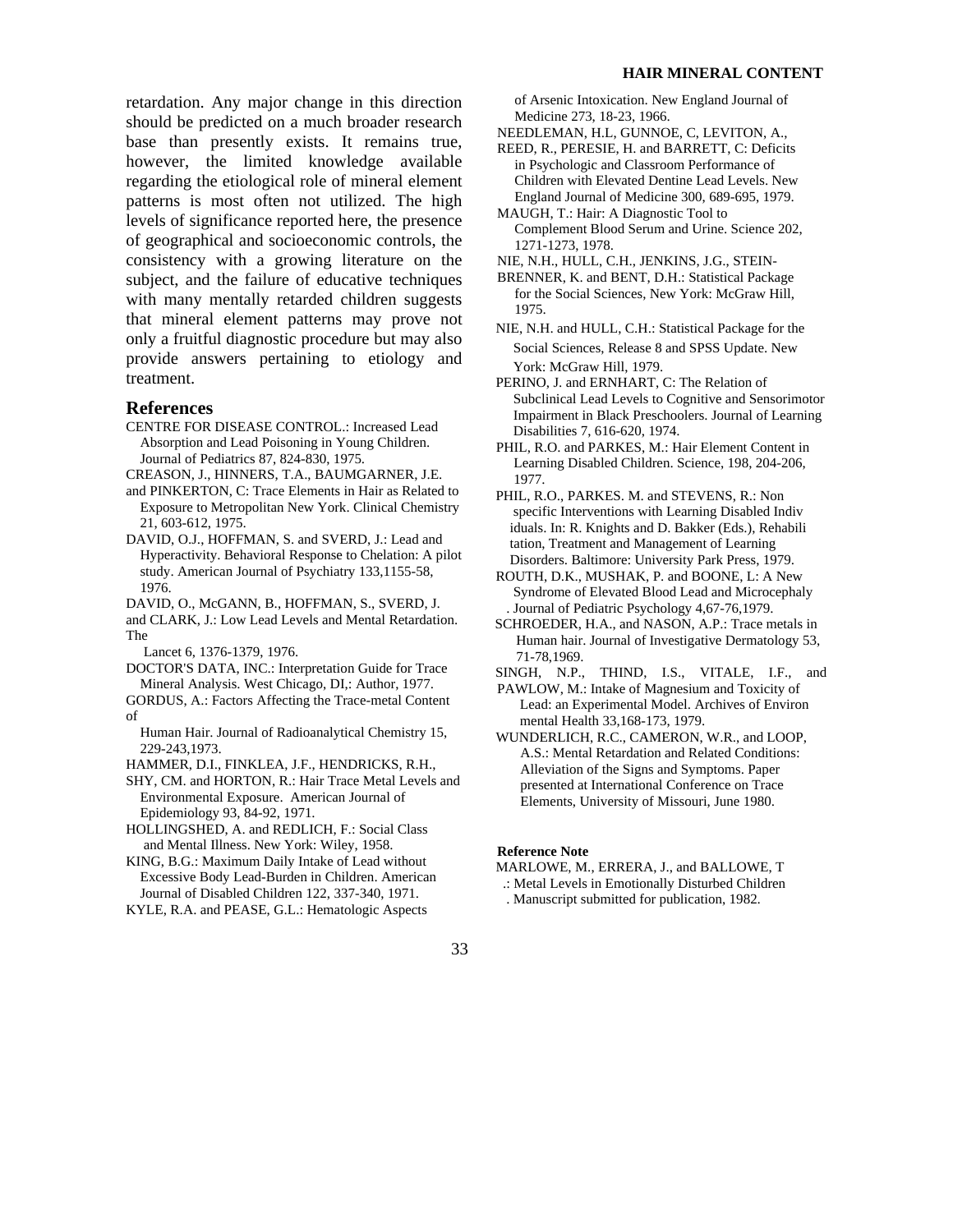## **Letters to the Editor**

To the Editor,

I'm writing to respond to your invitation which appeared in the Fourth Quarter 1981 edition of the **Journal of Orthomolecular Psychiatry** in regard to the use of the anti-yeast program developed by Dr. Truss.

I first became aware of Dr. Truss' work in the fall of 1979. Soon thereafter, I prescribed a moldfree, low-carbohydrate diet and nystatin for one of my adult patients with chronic urticaria. This patient was absolutely "desperate."

She had been seen by many, many physicians, including consulting allergists in two university medical centers. Moreover, I had struggled to help her using various means at my disposal for over a year. Nothing worked. And she required two injections of Sus-phrine® each day to control her hives, along with other medications by mouth, including Atarax®.

In addition to her chronic hives, she suffered from a number of mental and nervous system symptoms, including depressions, fatigue and irrational behavior.

At one visit, her husband took me aside and said, in effect, "Doctor, I'm afraid my wife

is losing her mind and I feel we should consider sending her to Western State (a regional mental hospital for the State of Tennessee)."

Six days after being put on the Truss program, the hives began to improve. Improvement in the hives and her symptoms, including her mental and nervous system symptoms, rhinitis and headache, continued over the succeeding months. In a year she was "well." No hives, no significant mental symptoms. Now she's working full time in a department store.

Concurrent with the management of this first case, I began to look for other patients, especially adults, who gave a history of:

1. Multiple antibiotic drugs ... especially tetracycline, Amoxicillin®, Ceclor®, Keflex® and Septra®.

2. History of using birth control pills ... especially for prolonged periods of time ... and history of symptoms involving the reproductive organs, especially persistent or recurrent vaginitis.

3. Digestive symptoms, especially severe constipation, alternating at times with diarrhea.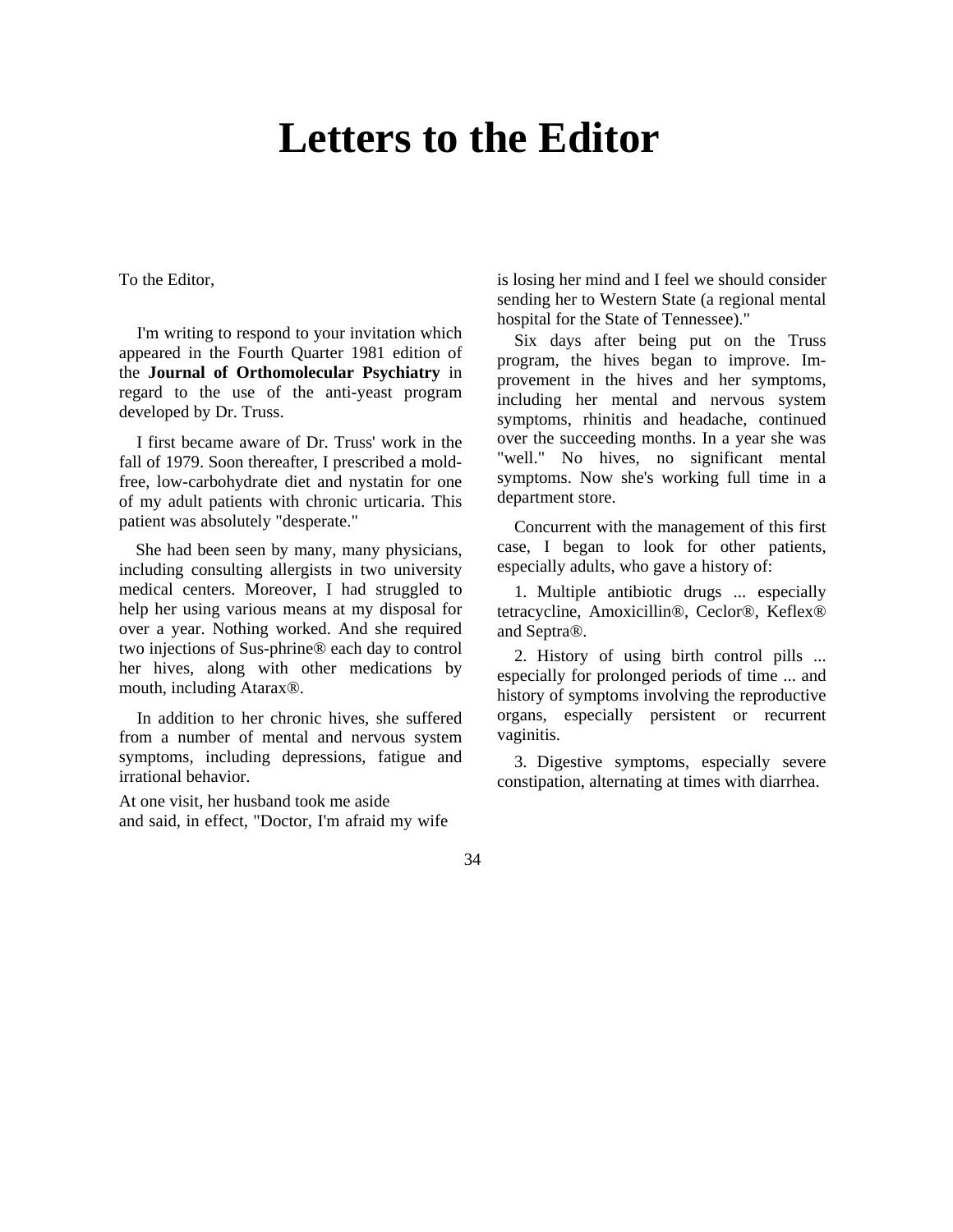4. Peculiar mental and nervous system symptoms, including not only depressions, but incoordination and feelings of unreality.

Within a few months, I had treated and helped some 20 patients with the "candida problem." I presented my findings to my peers at Medical Staff Rounds at the Jackson-Madison County General Hospital in May,  $1980<sup>1</sup>$ .

During the past two years, my interest in the role of Candida and human illness has increased rapidly and I've now seen, treated and helped over 200 patients, mostly adult females in the 20 to 35 year age range. However, I hasten to point out that patients of any age can suffer from Candida-related illness. Moreover, as Truss has pointed out, males may also suffer from this disorder. However, males appear to develop the Candida problem less frequently because they aren't subject to pregnancy, birth control pills and recurrent urinary tract infections.

Some two years ago, Dr. Robert Owen, an Otolaryngologist of Nashville, Tennessee, who first alerted me to Dr. Truss' work and who subsequently has published a paper on candidiasis and its relationship to human illness, commented, "It seems to me that the prolonged use of broad-spectrum antibiotics in children with recurrent ear troubles may affect their immune systems. Certainly, if broadspectrum antibiotics stimulate the growth of Candida in adults and such adults develop immune system problems, it's reasonable to suppose that children may also suffer from health problems related to Candida."

In his continuing discussion, Dr. Owen said, in effect, "The problem of recurrent serous otitis media and other related ear problems is one of the most difficult problems facing parents of young children, pediatricians, family physicians and otolaryngologists. Although antibiotics may temporarily control ear infections and the insertion of tubes may help relieve the problem in some patients, the ear disease 'epidemic' continues throughout America."

Parenthetically, at a meeting of the Society for Clinical Ecology in New York, in a presentation entitled, "Serous Otitis: Are Tubes the Answer?," George Shambaugh, M.D.

commented: "There is no question of the usefulness of ventilating tubes for O.M.E. They equalize air pressure on both sides of the tympanic membrane thus allowing the fluid to resorb or be expelled by ciliary action through the eustachian tube. The only question is whether O.M.E. can be controlled by means other than surgery."

Dr. Shambaugh then reviewed his experiences in a study of over 100 children with recurrent ear problems and concluded, "...O.M.E. in children is very often, contrary to recent literature, of allergic origin. With allergic management at least seventy-five percent can be controlled without surgery."

I do not know at this time whether putting young children with ear problems who are receiving antibiotics on the Truss program will help lessen the incidence of recurrent ear problems. However, based on my experience in adults, I feel it is a safe and reasonable therapeutic approach to a problem which isn't responding to current medical and surgical management.

Here's more about the possible relationship of antibiotics not only to recurrent ear problems and other health problems in children, but also the possible relationship of antibiotics and Candida colonization to severe mental and nervous system symptoms in children.

In December, 1981, the mother of a 6-year old, Middle-Tennessee child consulted me because of developmental problems experienced by her child. This youngster had been examined by a number of different physicians, including a specialist at a university medical center, and a diagnosis had been made of "pervasive developmental disorder with autistic-type behavior."

Because the child gave a history of persistent rhinitis, recurrent ear problems and therapy with antibiotic drugs, I suspected multiple food allergies and placed him on the "cave man diet" for a period of a week. This diet eliminates any and every food a person eats as often as once a week. Instructions for carrying out the diet are described in detail in the book, **Tracking Down Hidden Food Allergy** (pages 25-38, and 45-55). I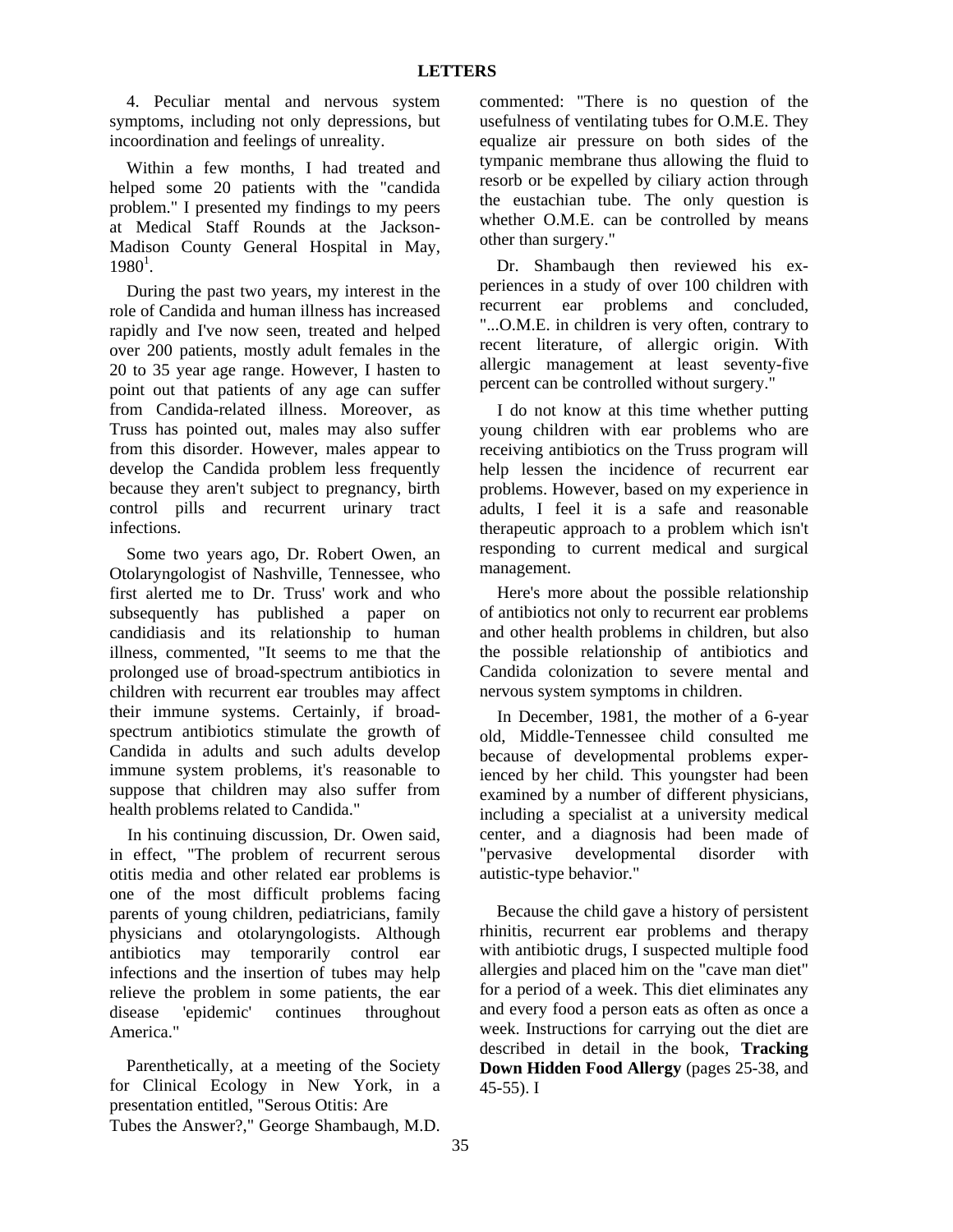instructed the mother to return the eliminated foods, one food per meal, if and when the child showed a significant improvement in his symptoms lasting 48 hours.

In less than a week, the mother and the child's teachers reported significant improvement.

One of the most intriguing things to me about the child's response was the mother's finding that the greatest reactions came from the addition of mushrooms, yeast and sugar ... all of which caused behavioral symptoms.

And since my experiences with this child, I've been using the Truss anticandida program in treating children with hyperactivity. I emphasize diets free of sugar, yeast and molds. Yet I do not limit the ingestion of complex carbohydrates in children.

Along with this program, I've made a number of other recommendations, including the avoidance of chemicals, the use of appropriate supplemental nutrients, including vitamin C and members of the B-complex (must be derived from a yeast free source). I've also prescribed essential fatty acids in the form of primrose oil. Finally, I've carried out intradermal provocative testing as described by Miller, Rapp, O'Shea and others, and have used sublingual extracts in treating many of these patients.

Most of the hyperactive children I've treated with this comprehensive program have improved. Yet, because of the multiple therapeutic modalities I've used, I haven't yet evaluated the role of Candida in managing these children.

Because of my growing interest in Candida albicans and because of similar interest of many of my peers in the Society for Clinical Ecology, I organized an informal Candida Albicans Conference which was held in Dallas in July, 1982. This conference featured the clinical presentations of Dr. Truss and Dr. Sidney Baker (Head of the Gesell Institute for Human Development) New Haven, Connecticut.

Some fifty physicians and a dozen other participants met together to exchange information informally on the yeast problem. This meeting enabled those present to form a consensus about the things we do and don't know based both on clinical experience and basic immunology. The entire proceedings of the Conference were recorded by Creative Audio, 8751 Osborne, Highland, Indiana 46322.

Those participating in the conference unanimously agreed that Candida albicans plays an important role in causing chronic illness. And by appropriate recognition and treatment of "the Candida problem," many chronically ill people will improve dramatically.

Yet, in the discussion, most of the participants emphasized that Candida was only one of many, many nutritional, allergic, biochemical, metabolic, environmental and ecological factors that worked together to cause human illness. And if these other factors were not considered and appropriately managed, many patients would fail to improve.

At the conclusion of the conference, Dr. Sidney Baker summarized what he felt to be the consensus of the conference and his own views of the role of Candida in human illness.

### **William G. Crook, M.D.**

657 Skyline Drive Jackson, Tennessee 38301

 $<sup>1</sup>$  These findings are available from the CSF office, together</sup> with a teacher's letter and case report, an abstract of Dr. Sidney Baker's address and several clinical reports of Dr. Crook's patients in whose treatment the anti-yeast program has played a significant role. Please send \$1.50 to the CSF office, 2229 Broad St., Regina, Saskatchewan, Canada, S4P 1Y7.

## **References**

CROOK, W.G.: Tracking Down Hidden Food Allergy.

Jackson, Tenn., Professional Books, 1980 (revision). MILLER, J.B.: Food Allergy: Provocative Testing and

Injection Therapy. Springfield, Illinois, Charles C.

Thomas, 1972. O'SHEA, J., and PORTER, S.:

Double-Blind Study for

Children with Hyperkinetic Syndrome Treated with Multi-Allergen Extract Sublingually. J. of Learning Disabilities 14, 89-191, 1981.